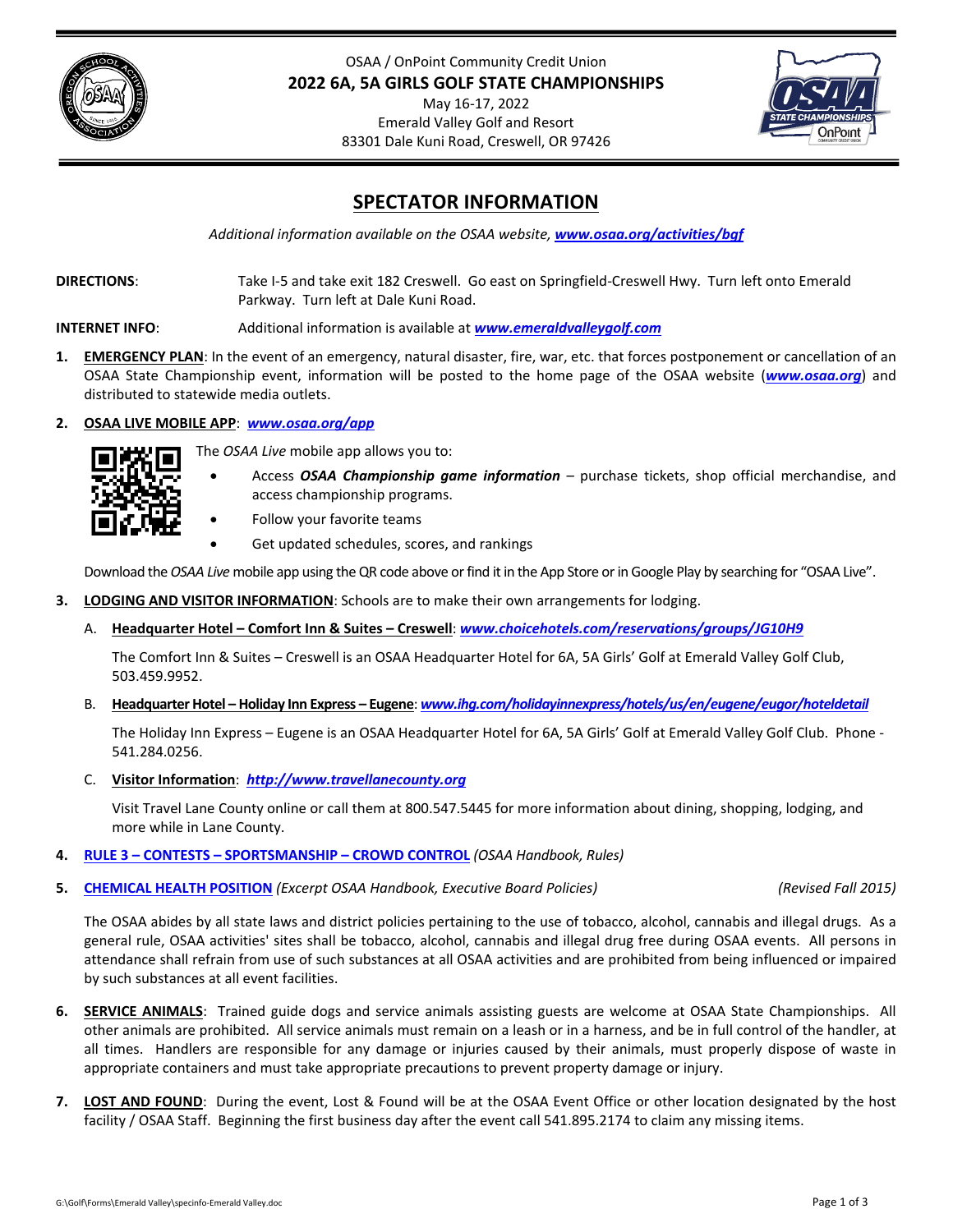- **8. SPECTATORS**: Spectators must stay on cart paths or in the rough and at least 30 yards from any competitor during play. At no time should a spectator be on the green, on the tee, in a fairway, in a bunker, in a hazard, nor should they stand behind a player during his/her swing. Spectators may not communicate with participants from the time a player begins his/her round until his/her scorecard is handed in. Competitors may be penalized and / or disqualified if any person, other than the designated coach, assists the competitor by coaching and / or giving advice, which could influence a player in determining play, the choice of a club or method of making a stroke. Spectators may provide a participant with food, towels, umbrellas, rain suits, etc., during a round.
- **9. CELL PHONES / MOBILE DEVICES**: While cell phone use has become a part of everyday life, the OSAA believes that appropriate and considerate use of these devices is necessary during competition.
	- A. **Players**: Players shall not take cell phones / mobile devices on the courses for use of communication. If a player uses such a device for communication at any point during his/her round, he/she may be subject to disqualification.
	- B. **Coaches and Spectators**: Cell phones must be set to vibrate or silent mode and shall not ring at any time while on the golf course. Cell phone conversations are prohibited at all times while on the golf course. If you need to take/make a call, please proceed to the clubhouse or parking lot.

# **10. CARTS**:

- A. **Motorized Carts – Participants**: During the round, a player must not ride on any form of motorized transportation except as authorized or later approved by the Committee (a player may always ride to and from where a previous stroke was made). Penalty for breach of Local Rule is the general penalty for each hole where the breach occurred. If the breach occurred between the play of two holes, it applies to the next hole.
- B. **Motorized Carts – Spectators**: Spectators, at the discretion of the golf course, may use motorized golf carts at the OSAA State Championships. Rules and regulations of the use of golf carts are governed by the host golf course.
- C. **Pull Carts – Participants**: Participants can use a pull cart in competition. Please note that there are a limited number of carts available and there may be a per round rental fee. Emerald Valley rents pull carts for \$6 per round.
- **11. RESTROOMS / WATER ON THE COURSE**: Emerald Valley has on‐course restrooms and there are water coolers every couple of holes near the tee box.
- **12. FOOD**: Emerald Valley has a snack bar / restaurant in the clubhouse that will be open each day.
- **13. AWARDS**: All awards will be presented following the conclusion of each championship on Tuesday.
	- A. **Trophies** Champion through fourth place trophies will be awarded in each championship.
	- B. **Medals** Medals will be presented to the champion and second place teams in each championship. Medals will also be presented to the top ten individuals at each state championship who will be recognized as members of the OnPoint Community Credit Union All‐Tournament Team.
	- C. **Moda Health Athlete of the Meet** The medalist in each classification will be recognized as that classification's Moda Health Athlete of the Meet. In the event of a tie for medalist, multiple winners will be recognized. The winners will receive a commemorative coin from Moda Health and a scholarship application.
	- D. **Flags** The Oregon Golf Course Superintendents Association (OGCSA) has generously donated logo flags for use during each of this year's state championships. Their goal is to familiarize young golfers with the OGCSA and bring awareness to their role in the game today. The logo flags will be distributed to the top finishers at each of this year's state championships.

### **14. STATE CHAMPIONSHIP RESULTS**:*[www.osaa.org/activities/bgf](https://www.osaa.org/activities/bgf)*

Results for all teams and individuals will be posted onsite at the scoring area and on the Golf page of the OSAA website during and following each round of the State Championship.

# **SOUVENIR INFORMATION**

*Additional information available on the OSAA website, [www.osaa.org/shop](https://www.osaa.org/shop)*

#### **1. STATE CHAMPIONSHIPS MERCHANDISE**: *[www.osaastore.com](https://osaastore.com)*

# A. **Pre‐Order**:*[osaa.rushteamapparel.com/osaa/pre](https://osaa.rushteamapparel.com/osaa/pre-orders)‐orders*

RushTeamApparel, exclusive merchandise partner of the OSAA, offers pre‐orders. Be on the lookout for pre‐order dates as we get closer to first round contests. Select garments are available for pre-order: sweatshirts, t-shirts, long sleeve t-shirts,